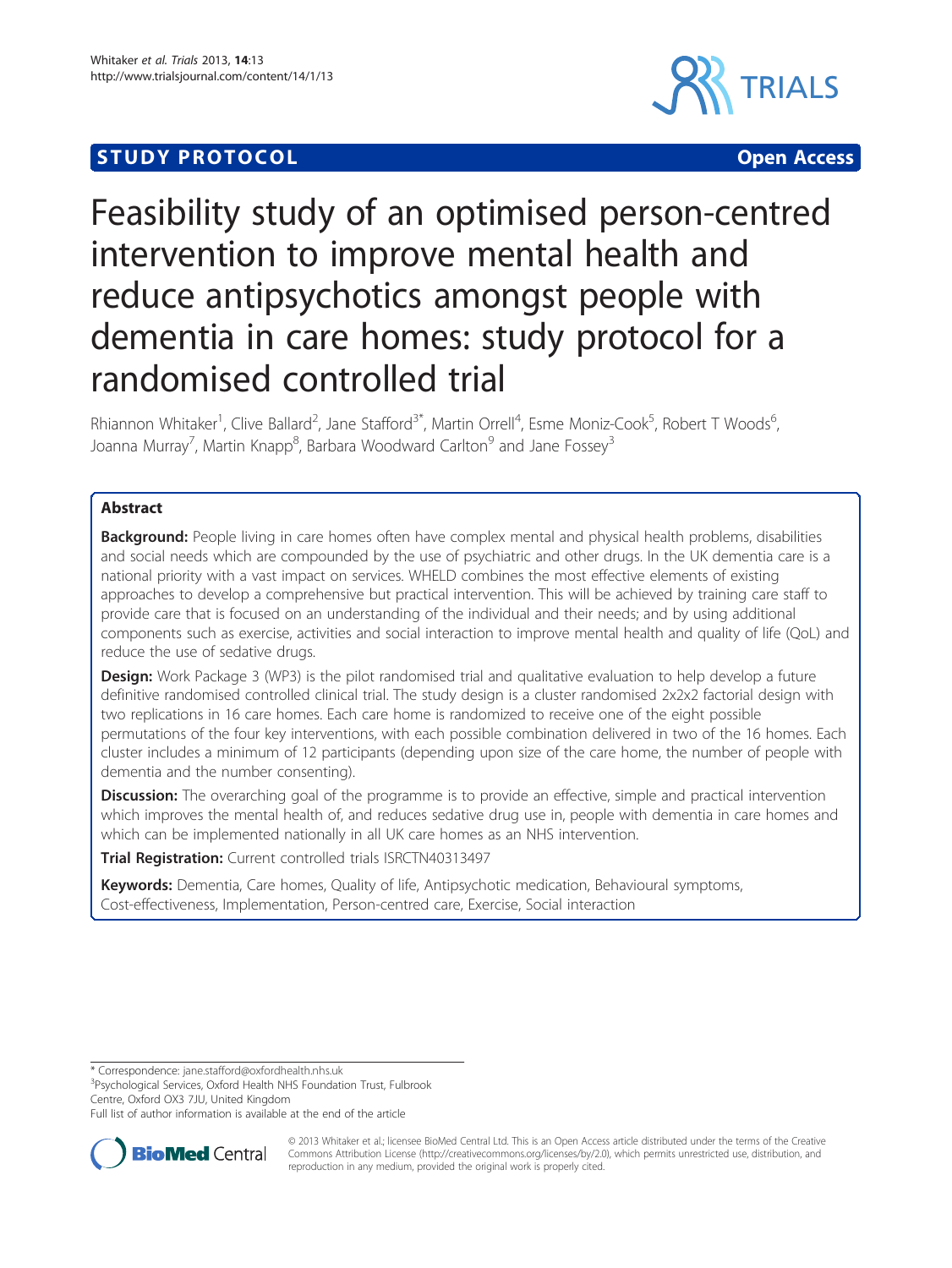# Background

Twenty five million people worldwide have dementia, including 700,000 in the UK [\[1](#page-9-0)], of whom an estimated 250,000 live in care homes [\[1,2](#page-9-0)]. Older people with dementia in care homes have complex needs; for example, cognitive and functional impairment often coexists with additional mental health problems such as aggression, agitation, depression and psychosis [[3](#page-9-0)]. These difficulties are further compounded by the widespread prescription of antipsychotic drugs [\[2,4\]](#page-9-0). The cost of prescription of antipsychotic medication is estimated to be £84 million a year for 140,000 people in the UK, who are unlikely to benefit and may be harmed by them [\[5\]](#page-9-0).

Dementia has a vast impact on Health and Social Care Services. The direct cost of Alzheimer's disease is £17 billion per year [\[1\]](#page-9-0), greater than for stroke, heart disease and cancer combined. The high level of unmet need and the management of key health and mental health issues are matters for serious concern both nationally [\[6](#page-9-0)], and internationally [\[7\]](#page-9-0). In the UK this led to the National Dementia Strategy (NDS) [[8](#page-9-0)], which was developed as a partnership between the Department of Health (DH) and key stakeholders such as the Alzheimer's Society. It is a unique vision for people with dementia and provides a five-year plan to 'develop services for people with dementia and their carers that are fit for the 21st century and that meet the needs of everyone'. Key goals include objective number 11 'Improving the quality of care for people with dementia in care homes, achieved through a variety of measures, including visits from specialist mental health teams, and objective 13, the development of an 'informed and effective workforce for people with dementia, whereby health and social care staff will receive the right training and have the right skills to deliver the best care.

The National Service Framework (NSF) for older people [[9](#page-9-0)], the National Institute for Clinical Excellence (NICE) dementia guidelines [\[10\]](#page-9-0) and a market analysis [\[11,12](#page-9-0)] also highlight the importance of training for care staff and the need to improve access to effective non-pharmacological therapies. The DH has also conducted a review of antipsychotic prescribing [\[13,14](#page-9-0)] for people with dementia, which recommends a substantial reduction in unnecessary prescribing. This adds further weight to the recommendations of the NDS, the NSF and the NICE dementia guidelines to improve the treatment and care for people with dementia in care homes. Care home regulators in the US have launched initiatives to tackle the same key issues [\[15](#page-9-0)]. The NDS vision of enabling people with dementia in care homes to live well with dementia needs to be underpinned by effective, evidence-based interventions that are standardized, consistent, practical and can be delivered as part of the National Health Service (NHS).

Improving the care of mental health problems, reducing antipsychotic use and improving quality of life for

people with dementia in care homes are all key NHS priorities. There is strong evidence that staff training, promoting person-centred care (PCC) and utilising nonpharmacological interventions improve some key health outcomes and can reduce antipsychotic drug use [\[10,16](#page-9-0)]. However, the breadth of benefit conferred by most of these interventions is modest; none have directly improved the quality of life (QoL) for care home residents with dementia, and importantly, none have achieved widespread implementation in a health or care setting as part of routine NHS practice.

Further research is therefore urgently needed to address these key issues. There is a need for an optimised therapy combining the most effective elements of currently available evidence-based interventions that are conceptually integrated, cost-effective and practical to implement in a range of settings. To achieve these objectives there is a need to evaluate the key components of effective interventions to enable the development of an optimised intervention.

Overcoming the barriers to implementation, which is rare in dementia care research and has never been achieved for any therapy in a care home setting, is also a major challenge. Research is needed to tailor an optimised therapy to the needs of mental health practitioners, care home staff and people with dementia in care homes. In addition, research should identify and overcome the potential obstacles to implementation, and refine the intervention model through in-depth field testing. This programme aims to provide an effective, simple and practical intervention that improves mental health and reduces sedative drug use for people with dementia in care homes, and which is replicable and scalable to enable it to be widely used in the UK and internationally. The current paper describes the pilot study and qualitative evaluation, setting the foundation for the full-scale multicentre randomised controlled clinical trial to evaluate an optimised intervention 'welding together' the most effective elements of the best currently available intervention programmes and a standardised manual and training programme (WHELD).

#### Study objectives

The pilot study follows a factorial randomised controlled clinical trial design. Evaluations will be undertaken to understand the breadth of additional benefits conferred by three interventions, namely, antipsychotic review (discontinuation and safety); social interaction and pleasant activities; and exercise, compared with PCC alone.

#### Hypotheses

Each intervention will significantly improve several key outcomes but none when used alone will improve all outcomes. This pilot randomised trial is not powered to provide a definitive answer but to guide the analysis and to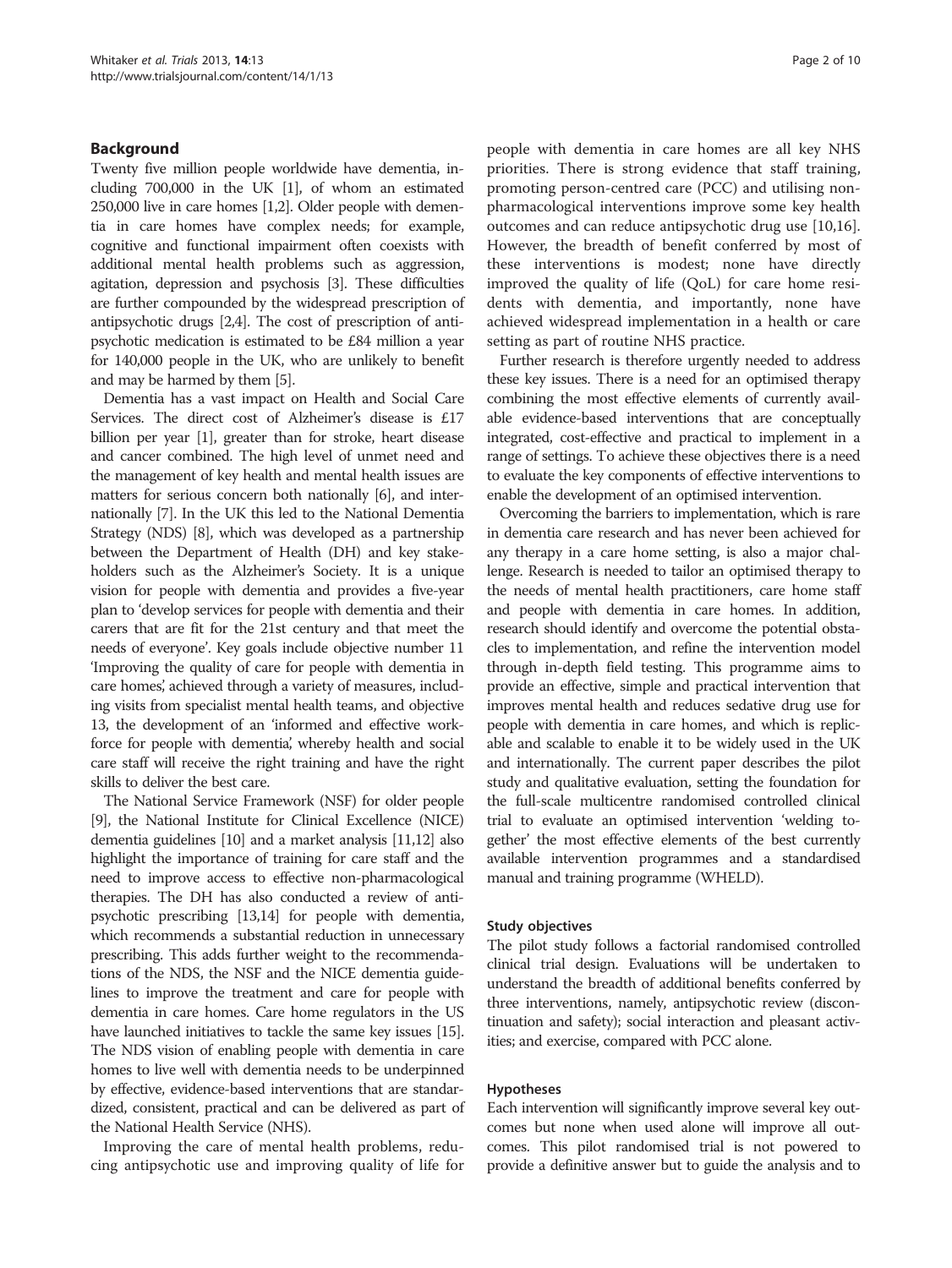generate firm hypotheses for testing in a definitive largescale cluster randomised trial.

Specifically the hypotheses are that compared to personcentred care alone are:

- 1. PCC plus antipsychotic review will result in the reduction of antipsychotic prescribing.
- 2. PCC and social interaction with pleasant activities will result in reductions in agitation/aggression, especially in individuals already experiencing these symptoms at the baseline evaluation.
- 3. PCC and exercise will improve mood and reduce falls.

#### Secondary objectives and qualitative evaluation

To inform subsequent work, the key secondary objectives are to determine the specific impact of each therapy on a range of outcomes including, mental health, psychotropic drug use, physical health and QoL, as well as the impact on potentially important mediating factors such as activities, social interaction, staff attitudes and the quality of the interaction between care staff and people with dementia.

The purpose of the qualitative research is to develop understanding of the process of implementation within the care environment. Staff beliefs, attitudes and behaviour in their work with people with dementia are key components. Recognition and acknowledgement of staff perspectives is also essential to negotiating the implementation of the interventions.

#### Methods/Design

#### Overall design

The study design is a cluster-randomised,  $2 \times 2 \times 2$  factorial design (with two replications), pilot study in 16 care homes, as shown in Figure [1](#page-3-0). Each cluster includes a minimum of 12 participants (depending upon the size of the care home, the number of people with dementia and the number consenting). Each cluster receives a randomly allocated intervention for a minimum of nine months. Evaluations will be undertaken to understand the breadth of benefits conferred by three key interventions to be assessed when used in addition to the person-centred care training package, where efficacy has already been established. The flow chart for the research is shown in Figure [2.](#page-4-0)

The WHELD PCC intervention primarily uses the tools developed in evidence-based approaches for improving care in care homes in the operationalized Focussed Intervention, Training and Support (FITS) manual [\[17\]](#page-9-0), which has demonstrated efficacy in a robust randomised controlled trial (RCT) [\[18](#page-9-0)]. Additional supplementary materials have been drawn from the best available training manuals from a robust review of available materials conducted as part of the WHELD study, and augmented by elements of leadership training on the basis of input from an expert therapy development group. The intervention has 5 focii:

- 2. Assessing how home practices deliver PCC.
- 3. Understanding the relationship between an individuals' experience and individuals' behaviour and well being.
- 4. Recognising the impact of staff-resident interactions on the care experience.
- 5. Implementing PCC planning based on these principles.

This training package will be delivered to all staff in the participating care homes.

Antipsychotic review will involve specific review of antipsychotic drugs by participants' own General Practitioners (GPs) or psychiatry specialists, based upon the principles outlined in the NICE dementia guidelines, and facilitated by an antipsychotic care pathway developed by the Alzheimer's Society in partnership with the DH [[13\]](#page-9-0). GPs will be offered an initial seminar outlining the best practice guidelines, and prompted when 12-week antipsychotic reviews are due according to NICE/Social Care Institute for Excellence (SCIE) guidelines. Care home staff will be offered a seminar on safe prescribing, monitoring and review of antipsychotic drugs. In addition, for all participants continuing to receive antipsychotic drugs after the initial review, or where antipsychotic drugs are started or re-started, a detailed medical antipsychotic care plan will be advised, using the principles outlined in the antipsychotic care pathway. This will include planned dates for further antipsychotic review.

For social interaction with pleasant activities, an intervention manual will be developed based upon three evidence-based approaches and specific communication skills training to enhance staff-resident interactions: (1) the positive events schedule, shown to be effective in the treatment of agitation and depression in people with dementia in non-care home settings [[19,20\]](#page-9-0); (2) the social interaction intervention developed by Cohen-Mansfield and colleagues [[21](#page-9-0)], which is useful for reducing agitation in people with dementia in care homes; and (3) the Needs, Environment, Stimulation, and Technique (NEST) programme, developed by Buettner and colleagues [\[22\]](#page-9-0), which has been shown to be effective in improving cognitive function and reducing agitation and depression. Minor adaptations will be undertaken, in collaboration with the authors who developed the manuals, to ensure that they are suitable and practical for administration in UK care homes.

For exercise, the main focus will be to promote exercise through encouraging enjoyable positive physical activities. Teri and colleagues have developed an effective approach, based on their positive event schedule but focused on exercise-based activities [[20](#page-9-0)]. The NEST manual [[22\]](#page-9-0) and the Range of Motion (ROM) dance programme [[23](#page-9-0)], which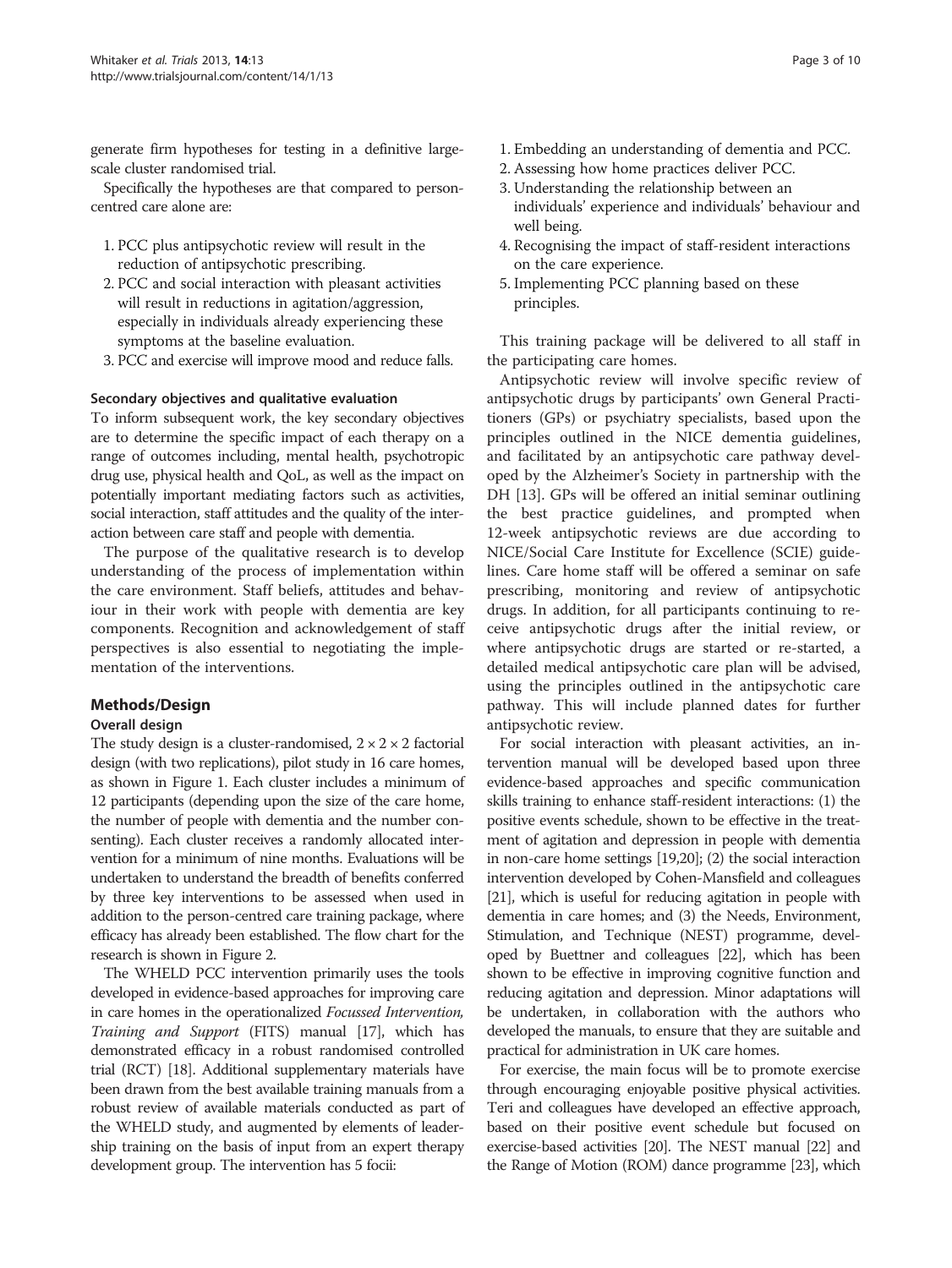<span id="page-3-0"></span>an RCT has shown to be effective for older people with arthritis in care settings [\[24](#page-9-0)], will be used as specific resources to offer people enjoyable individual and group exercise activities to augment activities identified as hobbies or enjoyable activities by individual participants.

The factorial design is shown below. For example, care homes 1 and 9 will receive PCC only, while care home 4 will receive social interaction and exercise in addition to PCC and care home 13 will only receive antipsychotic review in addition to PCC. Staff will receive training in the interventions allocated to the care home, with all care homes receiving training in the PCC intervention.

Each intervention is delivered by two trained therapists, who have received an intensive 10-day training package and who will coordinate the delivery of the intervention into eight care homes. In each care home two lead members of the care staff (WHELD champions) will be trained to implement the intervention.

#### Number of participants and power of the study

Sixteen suitable care homes to be identified, recruited and randomised, with the intervention delivered to all residents, with a minimum recruitment target of 12 individuals with dementia per care home. All residents within the care homes, who meet the study's eligibility criteria will be invited to participate, which will help to account for the potential loss of participants during the course of the study. Baseline and follow up data will be collected on all consenting residents who meet the inclusion criteria at each participating care home. This is an exploratory pilot study whose main purpose is to collect data to enable the design and sample size calculation for the definitive RCT. As such,

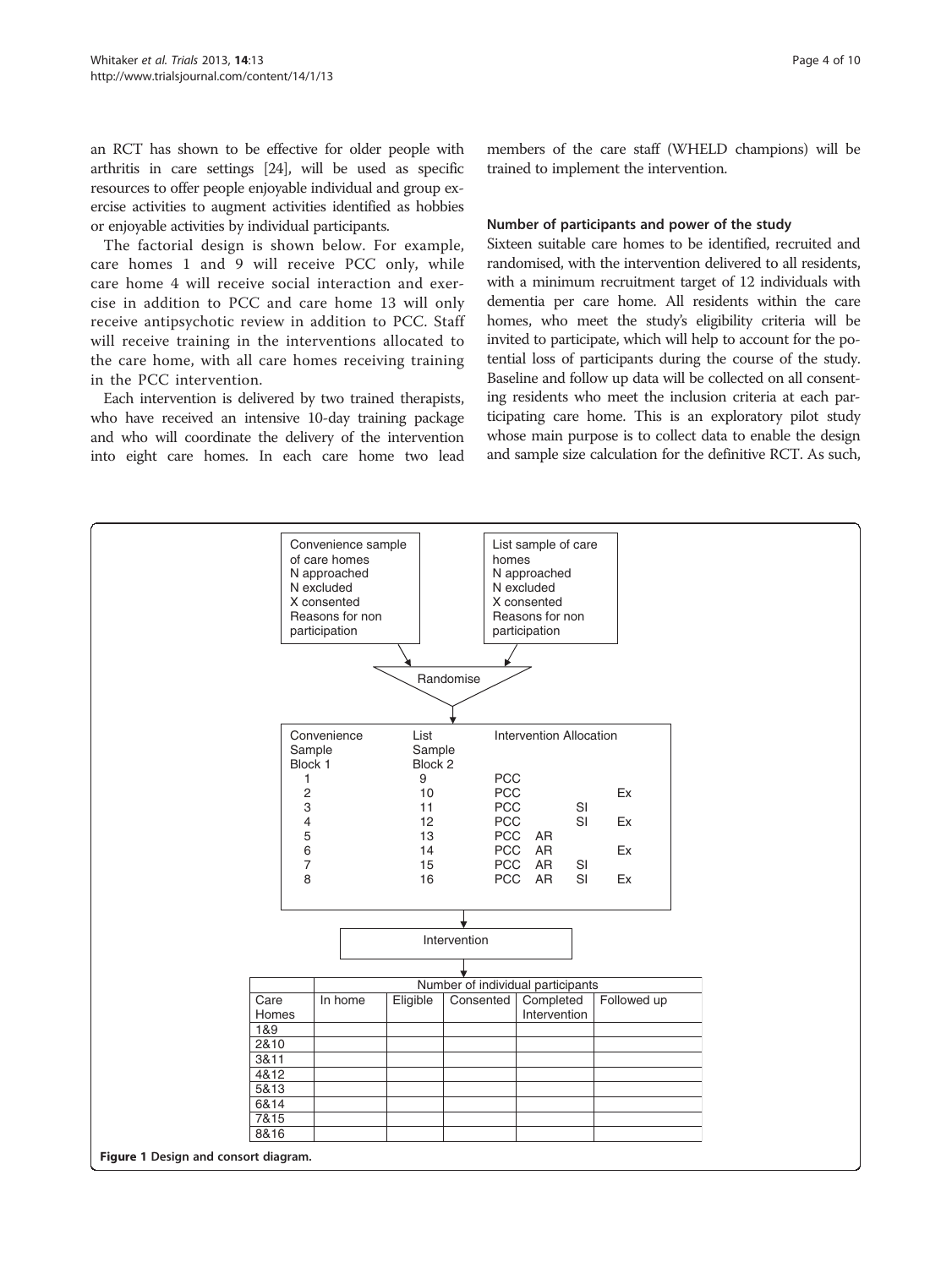<span id="page-4-0"></span>the size of effect for the outcome measures, their SDs and intra-class correlations (ICCs) are unknown.

#### Randomisation

A restricted randomisation method will allocate the eight interventions to the eight care homes in the two samples. The randomisation will be performed as a constrained complete list randomisation, meaning that all care homes will have been recruited before the randomisation is performed. The constraint ensures an approximately equal distribution of the number of interventions to each geographic location. The randomisation system used has been coded and validated in R (statistical package). The R Foundation for Statistical Computing c/o Institute for Statistics and Mathematics, Vienna, Austria.

#### Qualitative evaluation

The qualitative research will increase the understanding of the process of implementation within the environment in which the interventions take place. Focus groups (FGs) have been chosen to investigate the perspectives of care staff within the setting in which the interventions will be tested. The aim of FGs is to encourage the type of interaction that would occur in

everyday life but with greater focus, and to allow the researchers access to ideologies, practices and desires among specific groups of people. Engaging groups of care staff in discussion of their current work and new therapeutic approaches is also likely to increase their collaboration in the research programme. Staff beliefs, attitudes and behaviour in their work with people with dementia are key components of this context. Recognition and acknowledgement of staff perspectives is also essential to negotiating the implementation of the interventions.

The first phase of the qualitative evaluation will be undertaken in the care homes (residential and nursing homes) participating in the intervention study, prior to the commencement of the intervention. The preintervention groups at the sixteen participating care homes will consist of eight to twelve members of the care staff, including the two lead members of the care staff who are to be trained to assist with the implementation of the intervention. Evidence from the systematic review will provide the initial themes to be explored in the FGs. Potential issues may, for example, include staff time to implement interventions and management support. The topic guide will be revised iteratively to

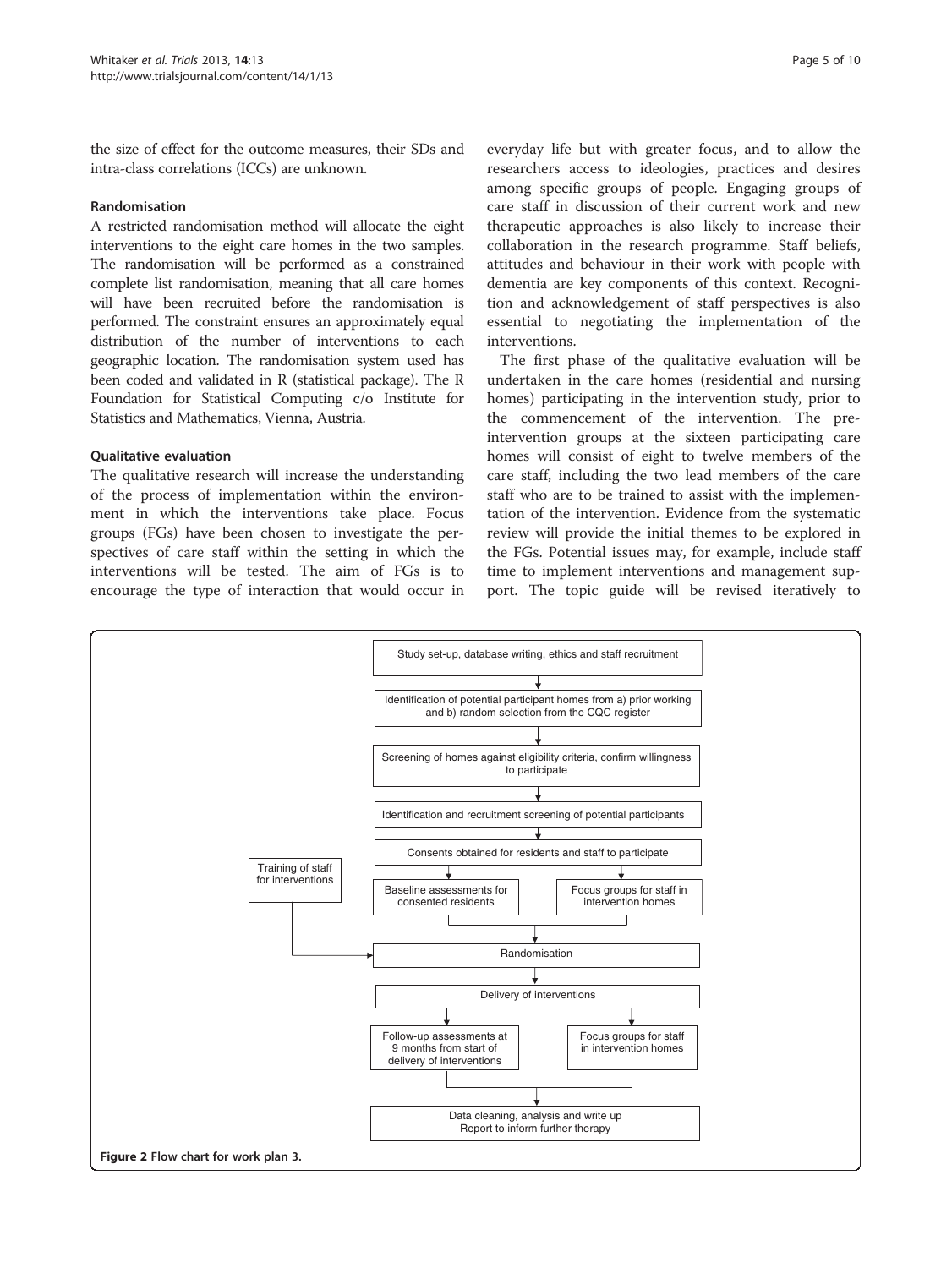include new themes emerging from the FGs. Participants will be encouraged to discuss their work with residents with dementia, their perceptions of residents' quality of life, unmet needs and ways to improve these, the potential benefits of the intervention and their own role in implementation. The aims and content of the specific interventions will be considered.

The FGs will be repeated at the end of the pilot study to explore participants' experiences of the interventions and any changes in their views. The researcher will provide a summary of the FG's first discussion and seek feedback on interpretation and any changes in views post intervention. They will be asked to discuss positive and negative outcomes, obstacles and facilitators in delivering the intervention. Their views on refining the interventions will be sought. All group discussions will be audio-recorded and transcribed verbatim.

#### Intervention fidelity

To monitor intervention fidelity, each therapist will be required to videotape at least two interventions and/or planning sessions. In addition, the type and frequency of interventions will be determined through audit of an intervention log completed by the therapist; audit of detailed intervention plans describing each intervention undertaken; audit of care plans; and a supervision log. In particular, given that there is a degree of overlap between the social interaction and pleasant activities intervention and the exercise intervention, it will be especially important to ensure that the exercise intervention specifically promotes exercise-based activities and to clearly profile the similarities and differences in these two intervention packages.

#### Economic evaluation

The economic evaluation in this pilot study will focus on the amount of staff time needed and the overall cost of each intervention, as well as the patterns of service use for individual residents and the associated costs. It will do this by collecting information on the current living arrangements (including usual place of residence and other places of residence); followed by questions about any use the participant may have made of a range of hospital, community-based and day services (both health and social care) over a defined retrospective period. These data on service contacts, staff time and costs will be examined alongside data on outcomes to help preparation for the main study later in the WHELD programme.

## Inclusion, exclusion and withdrawal criteria

Home selection: inclusion, exclusion and withdrawal criteria Eight care homes will represent a convenience sample (block 1) of local care homes, already known to the

research team, which meet the inclusion and exclusion criteria and have previously expressed a willingness to participate in research. The other eight care homes will be identified from all care homes in the research area rated as 'adequate' or better on the Care Quality Commission (CQC) register (block 2). All care homes listed in the CQC register that meet the study's inclusion and exclusion criteria will be entered into a study database. Next, this list of eligible care homes will be randomised and the homes approached in the order of appearance on the randomised list. If a care home declines to participate the next care home on the list will be approached.

Care homes scored adequate or better on the CQC register will be eligible for inclusion. Care homes in which 60% or fewer of the residents have dementia, and care homes receiving special support from a local authority will be excluded.

# Participant selection: inclusion, exclusion and withdrawal criteria

All residents who potentially eligible for evaluation will be identified by the care home staff. The inclusion criteria will be individuals residing in participating care homes and meeting the diagnostic criteria for dementia, a score of 1 or greater on the Clinical Dementia Rating Scale (CDR) [[25\]](#page-9-0), and a score of 4 or greater on the functional assessment staging (FAST) [[26\]](#page-9-0). Any resident for whom consent is not obtained will be excluded. In terms of withdrawal criteria, individual participants would be able to withdraw from the study evaluation at any time.

# Staff selection: inclusion, exclusion and withdrawal criteria

All staff working in participating care homes would be potentially eligible to participate in the FGs as part of the qualitative evaluation. Consent for their participation will be sought separately. They will be excluded if consent is not obtained and are able to withdraw from the study at any time.

# Assessment and follow up

Assessments will be made pre-baseline to assess the suitability of the care homes for inclusion, as shown in Table [1](#page-6-0). This process will include assessments to identify the total number of participants likely to be eligible for screening. Participants will be screened and consent obtained prior to baseline evaluation and to randomization of the care homes. Follow up assessments will be made nine months after commencement of the intervention.

#### Data management and analysis

It is planned that anonymous data and all appropriate documentation will be kept securely for a period of seven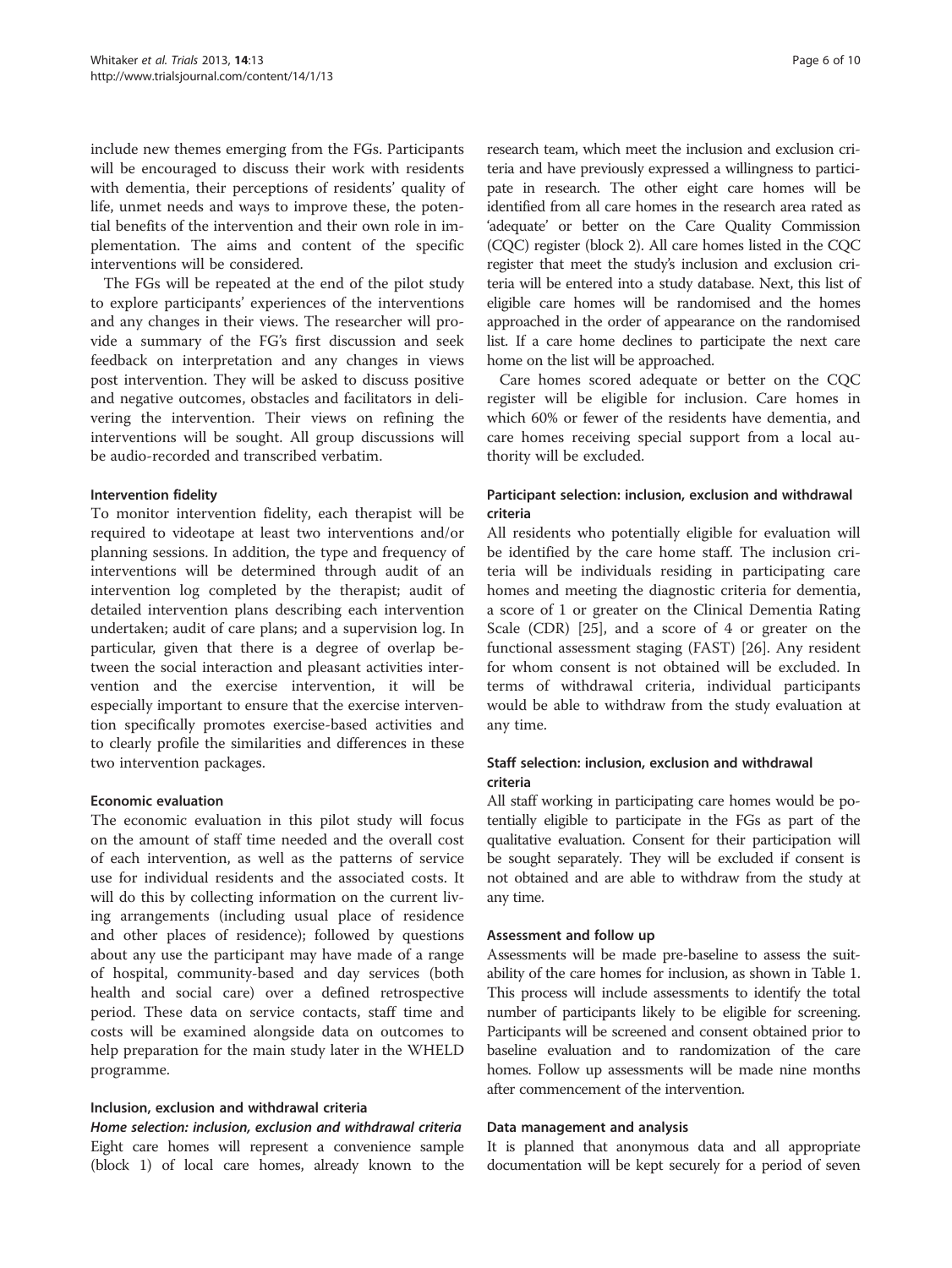# <span id="page-6-0"></span>Table 1 Outcome and study eligibility measures

|                                                                               | <b>Domain</b>                                                                          | Purpose                              | How long to<br>complete                                              | Who completes                                                | BL |   | Pre- BL Ongoing Post- | int |
|-------------------------------------------------------------------------------|----------------------------------------------------------------------------------------|--------------------------------------|----------------------------------------------------------------------|--------------------------------------------------------------|----|---|-----------------------|-----|
| <b>Measures of home</b>                                                       |                                                                                        |                                      |                                                                      |                                                              |    |   |                       |     |
| Number and approximate<br>proportion of residents with<br>dementia            | Demographic                                                                            | Eligibility                          | 1 hour - records<br>search and<br>informant interview                | Researcher                                                   | Y  |   |                       | Y   |
| Rating on CQC criteria                                                        | Demographic                                                                            | Eligibility                          | Υ<br>15 mins - records<br>Researcher<br>search                       |                                                              |    | Y |                       |     |
| <b>Measures of individual</b>                                                 |                                                                                        |                                      |                                                                      |                                                              |    |   |                       |     |
| Demographics                                                                  | Demographic                                                                            |                                      | Demographics 10 mins - records<br>search and<br>informant interview  | Researcher                                                   | Υ  |   | Y                     |     |
| Functional assessment<br>staging (FAST) [26]                                  | Diagnostic criteria                                                                    | Eligibility                          | 15 mins trial<br>assessments and<br>informant interview              | Researcher                                                   | Y  |   | Y                     |     |
| CDR [25]                                                                      | Diagnostic criteria                                                                    | Eligibility                          | 15 mins - trial<br>assessments and<br>informant interview            | Researcher                                                   | Y  |   |                       |     |
| Antipsychotic use (number<br>and proportion of people<br>and dose)            | Medication use                                                                         | Quantitative<br>Primary<br>outcome   | 5 mins per resident<br>- records search<br>and drug chart            | Researcher                                                   |    | Y |                       | Y   |
| Use of other psychotropic<br>drugs (No. and proportion<br>of people and dose) | Medication use                                                                         | Ouantitative<br>Secondary<br>outcome | 5 mins per resident Researcher<br>- records search<br>and drug chart |                                                              |    | Υ |                       | Y   |
| Cohen-Mansfield agitation<br>inventory (CMAI) [27]                            | Agitation                                                                              | Quantitative                         | 10 mins                                                              | Researcher with<br>staff                                     |    | Y |                       | Υ   |
|                                                                               |                                                                                        | Primary<br>outcome                   |                                                                      |                                                              |    |   |                       |     |
| Neuropsychiatric inventory -<br>nursing home version (NPI-<br>NH) [28]        | Other behavioural and neuro-<br>psychiatric symptoms including<br>apathy and psychosis | Quantitative                         | 20 mins                                                              | Researcher with<br>staff                                     |    | Y | Y                     |     |
|                                                                               |                                                                                        | Secondary<br>outcome                 |                                                                      |                                                              |    |   |                       |     |
| Cornell depression scale<br>[29]                                              | Mood                                                                                   | Quantitative                         | 10-15 mins                                                           | Researcher with<br>staff and residents                       |    | Y | Y                     |     |
|                                                                               |                                                                                        | Secondary<br>outcome                 |                                                                      |                                                              |    |   |                       |     |
| Rating anxiety in dementia<br>(RAID) [30]                                     | Mood                                                                                   | Quantitative                         | 10-15 mins each                                                      | Researcher with<br>staff and residents                       |    | Y |                       | Y   |
|                                                                               |                                                                                        | Secondary<br>outcome                 |                                                                      |                                                              |    |   |                       |     |
| Camberwell assessment of<br>need in the elderly (CANE)<br>[31]                | Unmet needs                                                                            | Ouantitative                         | 30 mins each                                                         | Researcher with<br>staff and residents                       |    | Y |                       | Y   |
|                                                                               |                                                                                        | Secondary<br>outcome                 |                                                                      |                                                              |    |   |                       |     |
| Assessment of QoL for<br>people with dementia<br>(DEMQOL) [32]                | Quality of life (QoL)                                                                  | Quantitative                         | 20 mins each                                                         | Researcher with<br>staff and<br>separately with<br>residents |    | Y |                       | Y   |
|                                                                               |                                                                                        | Secondary                            |                                                                      |                                                              |    |   |                       |     |
|                                                                               |                                                                                        | Outcome                              |                                                                      |                                                              |    |   |                       |     |
| QoL in Alzheimer's disease<br>(QoL-AD) [33]                                   | Quality of life                                                                        | Quantitative                         | 5-10 mins                                                            | Researcher with<br>staff and<br>separately with<br>residents |    | Y |                       | Y   |
|                                                                               |                                                                                        | Secondary<br>Outcome                 |                                                                      |                                                              |    |   |                       |     |
| Quality of interaction<br>schedule (QUIS,<br>observational tool) [34]         | Quality of interactions between<br>staff and residents                                 | Quantitative                         | 2 hours                                                              | Researcher                                                   |    | Y |                       | Y   |
|                                                                               |                                                                                        | Secondary<br>Outcome                 | observation per<br>home                                              |                                                              |    |   |                       |     |
| Falls record                                                                  | Falls                                                                                  | Quantitative                         | 5 mins                                                               | Care staff                                                   |    |   | Y                     |     |
|                                                                               |                                                                                        | Secondary<br>outcome                 |                                                                      |                                                              |    |   |                       |     |
| Case examples                                                                 | Skills and attitude development                                                        | Qualitative                          |                                                                      | Researcher                                                   | Y  |   |                       |     |
| Implementation process                                                        |                                                                                        | Qualitative                          |                                                                      | Researcher                                                   | Υ  |   |                       |     |
| Staff time                                                                    |                                                                                        | Economic                             |                                                                      | Researcher                                                   |    |   | Υ                     |     |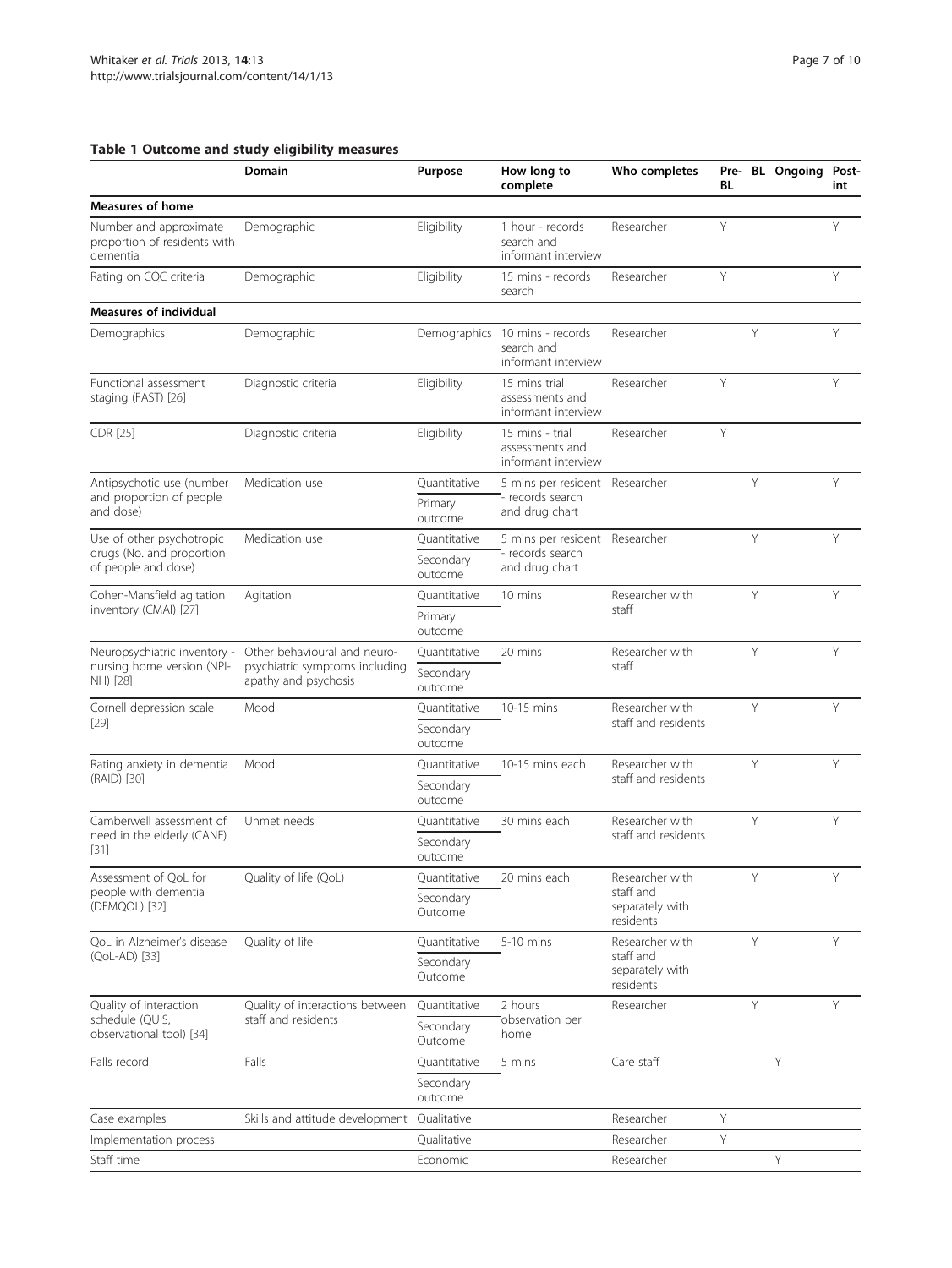| <b>Economic measures</b>                 |                                          |                 |         |            |  |  |  |  |  |  |
|------------------------------------------|------------------------------------------|-----------------|---------|------------|--|--|--|--|--|--|
| Client service receipt<br>inventory [35] | Information on service contacts Economic |                 | 45 mins | Researcher |  |  |  |  |  |  |
| Administrative records                   | Cost of intervention                     | <b>Economic</b> |         | Researcher |  |  |  |  |  |  |

#### Table 1 Outcome and study eligibility measures (Continued)

CQC, Care Quality Commission; QUIS, quality of interaction schedule; BL, Baseline; Pre-int, Pre-intervention; Y, Yes.

years following the completion of the trial, subject to discussion with relevant Ethics Committees.

hypotheses-generating pilot study, no adjustment will be made for multiple comparisons.

#### Quantitative data management

Administrative databases will be held at the study centre. All participants and care homes will be identified by a unique study number; this number will be used to tag all research data sent outside the study centre, for example to North Wales Organisation for Randomised Trials in Health Clinical Trials Unit (NWORTH CTU). Quantitative research data will be entered via a web interface to the MACROTM research databases held at NWORTH. Primary data management will be conducted by the research team in the study centre, and the secondary cleaning and preparation of the data for analysis will be conducted by NWORTH.

#### Quantitative data analysis

With the exception of the quality of interaction schedule (QUIS) observational study, which is conducted at a group level, all outcome data will be collected at an individual level for the individual participants. Outcome measures for pilot evaluation will be assessed at baseline and nine months and are listed in Table [1.](#page-6-0) All the outcome measures collected will be described and reported using appropriate descriptive statistics, tabular and graphical techniques. Particular note will be taken of baseline SDs and overall effect sizes. These data will be used to inform power calculations for Work Plan 5 (WP5). The change from baseline in the PCC group will quantified and fully described.

The CONSORT diagram information will be assessed to identify potential differences in dropout rates and other data quality issues in order to inform the design of WP5. A more detailed statistical analysis plan will be drawn up prior to analysing the data, which will be approved by the programme steering group and the Data Monitoring and Ethics committee.

The analysis of outcomes will involve a multilevel analysis of variance (ANOVA) model for the  $2 \times 2 \times 2$  factorial design with two replications among the care homes and participants, clustered within each care home. The three factors being examined are the presence or not of antipsychotic review, of social interaction and of exercise. The two replications refer to the two lists of care homes, those previously known and those not known to the investigators. Means with 95% confidence intervals will be quoted and a 5% significance level will be reported. As this is a

# Qualitative data management and analysis

All group discussions will be audio-recorded and transcribed verbatim. A systematic analysis procedure, based upon the principles of grounded theory, will be used to generate increased understanding of the implications of care staff attitudes for the implementation of the interventions. The aim of the analysis will be to increase the level of abstraction of themes from descriptive to interpretive. The procedure will involve at least two members of the research team independently indexing sections of the transcriptions with descriptive codes. These codes will then be organised into more abstract categories and the links between these categories identified. The categories generated in the last stage (theoretical coding) are expressed as hypotheses or propositions. Constant comparison and negative case analysis will be applied to the data from different settings to increase understanding of the processes underlying response to the interventions. Findings of the qualitative study will contribute to the optimization of the interventions, the training and the implementation approaches in the larger RCT, WP5. The qualitative study may also shed more light on specific outcomes and mediators (working mechanisms) of the interventions, as described previously. These considerations will need to be taken into account in the planned RCT.

## Regulatory and management issues Ethics approval

The study was approved by Oxfordshire Research Ethics Service Committee C (REC number 11/SC/0066). Sitespecific assessment (SSA) was obtained from each participating NHS Hospital Trust. The study will be conducted in accordance with the recommendations for physicians involved in research on human subjects adopted by the 18th World Medical Assembly, Helsinki 1964 and later revisions.

#### Consent

Potential participants will be identified by the managers of the participating care homes. They will seek permission from the resident and/or their personal consultee to be sent information by the research team. If permission is granted, the research team will discuss the study in further detail with the resident and/or personal consultee via telephone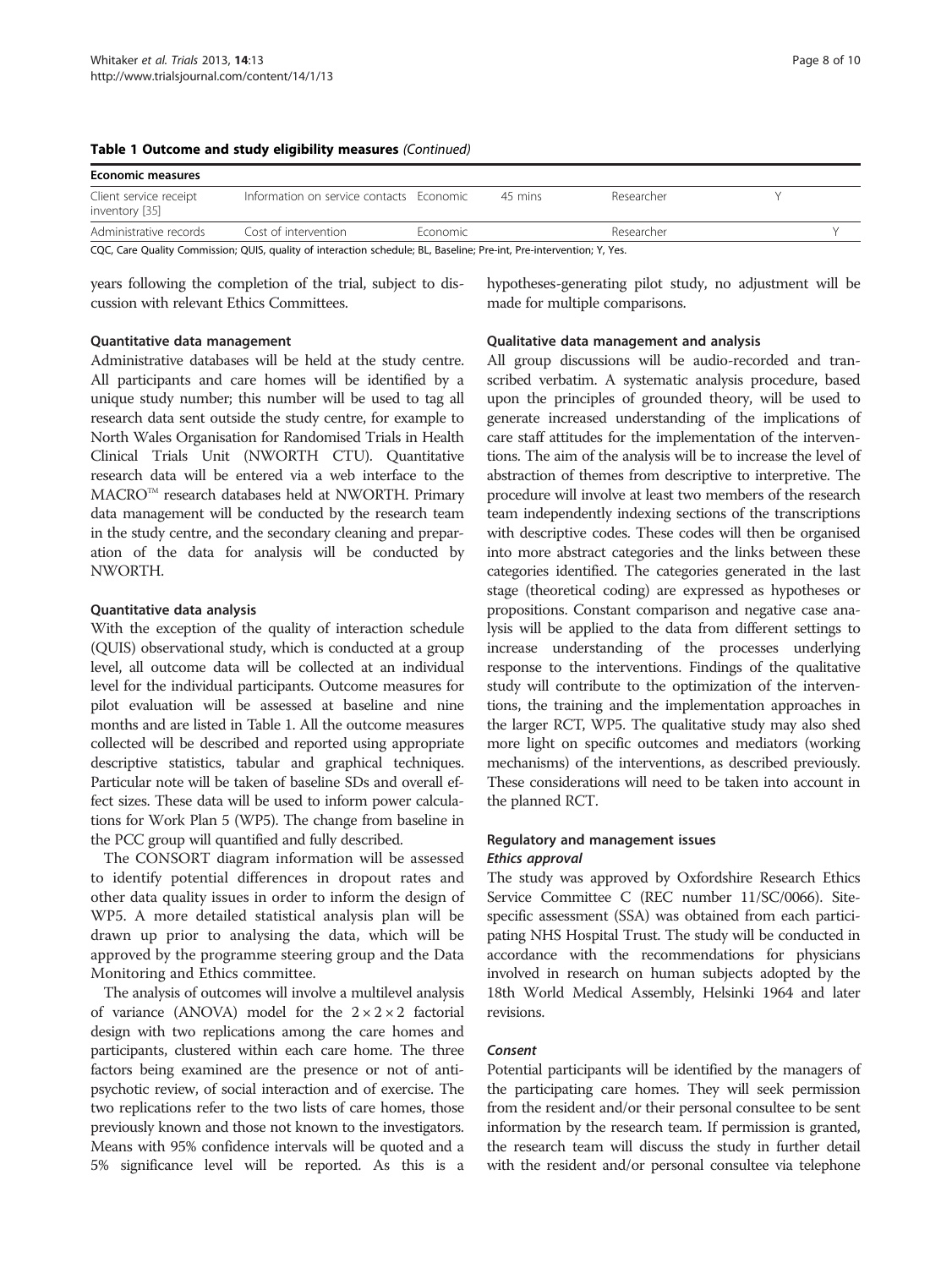conversations or a meeting, depending on the preference of the individual. In addition, the relevant study information sheet will either be given to or sent to the resident and/or personal consultee. With the written consent of the participant, or the advice of the consultee, researchers will request information about diagnosis direct from GP surgeries.

The Mental Capacity Act research guidance on consent will be followed. All of the participants will be people with dementia living in the participating care homes so it is likely that a minority of potential participants will have capacity to provide informed consent. Initial conversations will take place with a potential personal consultee. If the personal consultee feels that it is appropriate for the person to take part but feels they potentially have the capacity to make their own decision, an assessment of capacity will be undertaken by a study clinician. If the individual does have capacity, a simplified written information sheet will be provided to the individual and the study will be explained to the person by a member of the research team with appropriate training and skills, where possible with the next of kin also present. If the individual wishes to take part, written consent will be taken. In addition, as a measure of good practice, signed assent will be requested from the consultee. For individuals who do not have capacity, an appropriate member of the research team will discuss the study in further detail with a consultee of the potential study participant through telephone conversations or a meeting, depending on their preference. No individuals will participate in the evaluation without signed, written consent from themselves or a signed declaration from their consultee.

All participants are free to withdraw at any time from the study without giving reasons and without prejudicing further treatment. For people who lose capacity, the consultee would be approached and the issue of ongoing participation would be discussed. If the consultee wants the person to continue to participate, the consultee will be asked to sign the declaration form. Ongoing participation would only require the completion of the nine-month outcome assessment. For the qualitative study, separate consents will be taken for staff members wishing to participate in the study FGs.

# **Confidentiality**

The chief investigator will preserve the confidentiality of participants taking part in the study and is registered under the Data Protection Act (DPA, 1998). The research will follow DPA guidance. Only members of the research team will have access to the original data, which will be stored in a locked filing cabinet. Participants' personal details will be stored separately from the original data, and will be kept in a separate file on a password-protected computer at the study centre. Each participant will be assigned an identification code, which will be used in all data storage files; these will not contain names or any other means of personal

identification. All personal details will be deleted on completion of the study.

# Trial status

The trial started recruitment in May 2011 and will complete follow up assessments in 2012. Results will be reported in 2013.

#### Abbreviations

ANOVA: Analysis of variance; AR: Antipsychotic review; CANE: Camberwell assessment of need for the elderly: CI: Chief investigator: CMAI: Cohen-Mansfield agitation inventory; CONSORT: Consolidated Standards of Reporting Trials; COREC: Centre of Research Ethical Campaign; CQC: Care Quality Commission; CTU: Clinical Trials Unit; DEMQOL: Measure of healthrelated quality of life for people with dementia; DH: Department of Health; DPA: Data Protection Act; Ex: Exercise; FAST: Functional assessment staging; FG: Focus group; FITS: Focussed intervention, training and support; GP: General Practitioner; ICC: Intra-class correlation; NDS: National Dementia Strategy; NHS: National Health Service; NICE: National Institute for Clinical Excellence; NIHR: National Institute for Health Research; NPI-NH: Neuropsychiatric Inventory - Nursing Home version; NSF: National Service Framework; NWORTH: North Wales Organisation for Randomised Trials in Health; PCC: Person-centred care; PI: Principal investigator; QoL: Quality of life; QoL-AD: Quality of life in Alzheimer's disease; QUIS: Quality of interaction schedule; RAID: Rating Anxiety in Dementia; RCT: Randomised controlled trial; REC: Research Ethics Committee; SCIE: Social Care Institute for Excellence; SI: Social interaction; SSA: Sitespecific assessment; WHELD: An optimized intervention 'welding together' the most effective elements of the best currently available intervention programmes and a standardised manual and training programme.

#### Competing interests

The authors declare they have no competing interests.

#### Authors' contributions

CB is the chief investigator of the WHELD programme. JF and MO are site leads for the trial and, along with MK, EM-C, JM, RTW and BW-C, are principal investigators and were involved in design, grant applications, protocol development and are members of the programme management group. CB, JF and RW led the development of the protocol. RW provides statistical support to the trial and is a member of the programme management group. JS manages the trial on a day-to-day basis. All authors read and approved the final manuscript.

#### Acknowledgements

The WHELD programme is funded by the National Institute for Health Research (NIHR) Mental Health Biomedical Research Centre and Dementia Unit at South London and Maudsley NHS Foundation Trust and [Institute of Psychiatry] King's College London (grant: RP-PG-0608-10133). This article presents independent research funded by the National Institute for Health Research (NIHR). The views expressed are those of the author(s) and not necessarily those of the NHS, the NIHR or the Department of Health.

#### Author details

<sup>1</sup>North Wales Organisation for Randomised Trials in Health, Bangor University, Holyhead Road, Bangor LL57 2PZ Gwynedd, United Kingdom. <sup>2</sup>Wolfson Centre for Age Related Diseases, King's College London, Guy's Campus, London SE1 1UL, United Kingdom. <sup>3</sup>Psychological Services, Oxford Health NHS Foundation Trust, Fulbrook Centre, Oxford OX3 7JU, United Kingdom. <sup>4</sup>University College London, 67-73 Riding House Street, London W1W 7EJ, United Kingdom. <sup>5</sup>Institute of Rehabilitation: Dementia Applied Research Centre, University of Hull, Health House, Grange Park Lane, East Yorkshire HU10 6DT, United Kingdom. <sup>6</sup>Dementia Services Development Centre, Wales, Institute of Medical and Social Care Research, Bangor University, Holyhead Road, Bangor LL57 2PXGwynedd, United Kingdom. <sup>7</sup>Section of Mental Health and Ageing, Health Service and Population Research Department, The Institute of Psychiatry at King's College London, PO26, The David Goldberg Centre, De Crespigny Park, London, SE5 8AF, United Kingdom. <sup>8</sup> London School of Economics and Political Science,